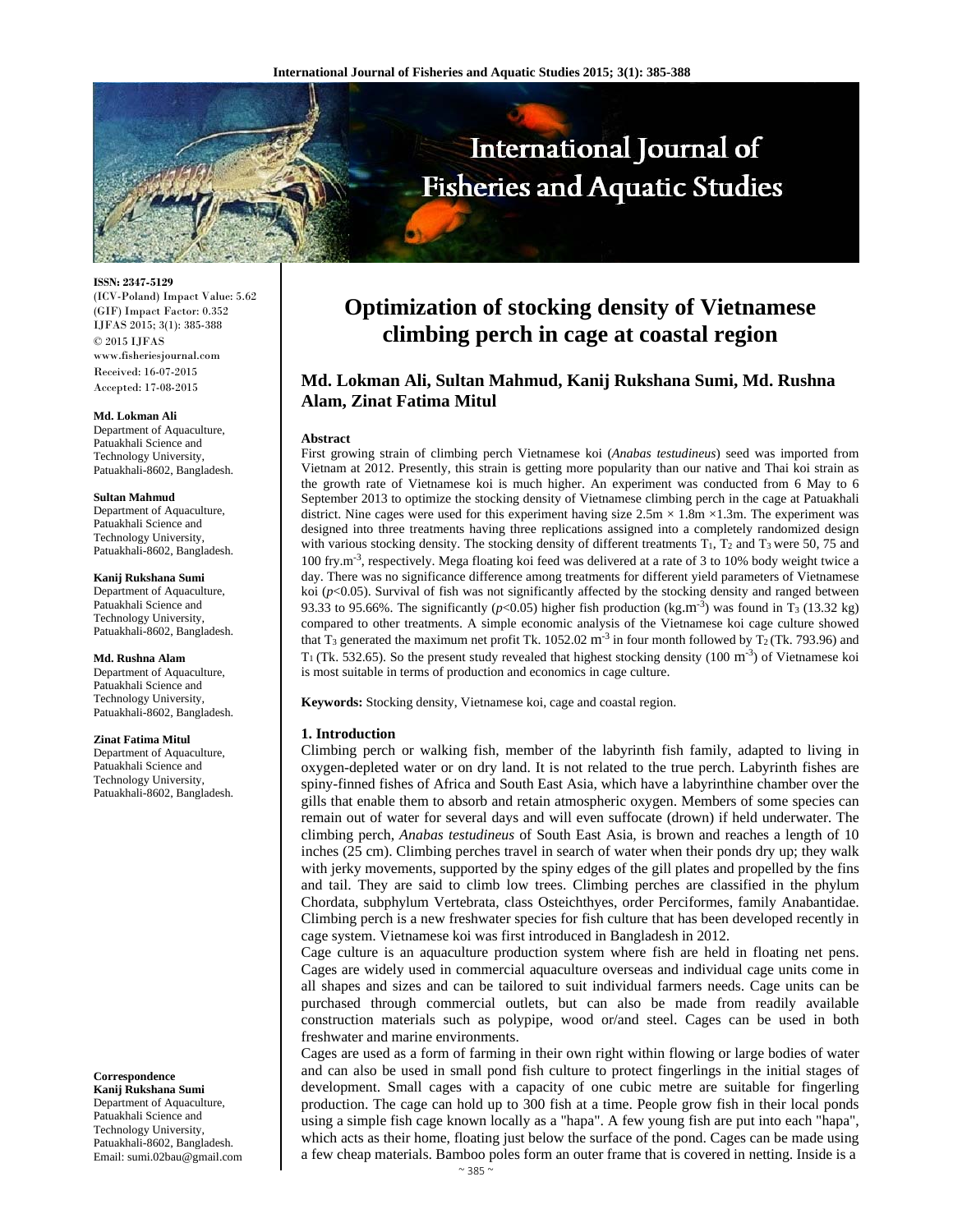"Nursery" section for the younger, more delicate fish and floats are added at the corners. A cage is a very simple means of restraining fish in one place and it can be easily made using local materials. Cage design must incorporate certain physical properties including the ability to hold fish securely but, also to be within the financial means of the cage operators.

Population of our country is increasing day by day and this growing population needs more food. Still, there is an ample opportunity for increasing fish production by cage culture. In Barisal region still the fishers are practicing in traditional method. There is vast water resource including river, cannel and lake available in this area. Faculty of Fisheries of Patuakhali Science and Technology University, Bangladesh will be a centre of delivering cage culture knowledge among the fisheries community. So the present study was designed to optimize stocking density of koi in cage culture to get more profit.

## **2. Materials and methods**

The experimental hapa were constructed before the start of the experiment. The hapa were rectangular in size and synthetic netting of mesh size 5.0 mm closed from all sides except the top. The synthetic net were fitted with bamboo by using rope and metallic wire. The trough shaped enclosures of synthetic netting materials were fixed on the inner side of the frame. The hapa were kept afloat in such a way that 0.61 m of structure remains below in water and the remaining 0.61 m were kept above water, so that fishes can get free access of sunlight and air. The sizes of cage were 2.5 m  $\times$  1.8 m  $\times$ 1.3 m. All the prepared hapa were set into the Lalkamal pond at Patuakhali Science and Technology University (PSTU) campus. A top net was also used to minimize escapes because the cage is only a few centimeters above the water surface. A small opening was kept at the top part of the cage to allow feeding, sampling of fish, removal of waste and harvesting.

The experiment was designed into three treatment groups (group  $T_1$ ,  $T_2$ ,  $T_3$ ) each having three replications based on stocking density. Hapa were randomly selected for three sets of trials. For convenience, the hapas were arbitrarily numbered by 1 to 9. The stocking density for different treatments  $T_1$ ,  $T_2$ and  $T_3$  were 50, 75 and 100 fry.m<sup>-3</sup>, respectively.

Fry of Vietnamese koi was collected from "Sornalata Agro Farm Limited", Trisal, Mymensingh, Bangladesh.

The size of the experimental fry was 1-2 cm. The fry was stocked in each nine cage as per experimental design after proper conditioning at morning.

Mega floating koi feed was used in this experiment. The experimental fish were fed in two times a day at 09.00 am and 5.00 pm. The quantity of feed was adjusted every 15 days at the rate of 50%, 40%, 30%, 20%, 10% and 5% on the basis of increase in the average body weight of the stocked biomass.

The culture potentiality on the growth under the different stocking density was assessed by recording the rate of growth in terms of gain in length (cm) and weight (g) of fish at fortnightly interval. The length and weight were recorded by randomly sampling of 10 fishes from each hapa by using a small seine net. Weight was taken with a digital top loading balance (TANITA-5 kg  $x$  1 g) and length with a measuring scale. All the data were recorded in a note book and spread sheet and then finally calculated the average length and weight of fishes according to treatment in every sampling day.

Physico-chemical parameters like temperature, pH, dissolved oxygen (DO), ammonia and alkalinity of the pond water were measured twice a day at fortnightly interval. Temperature was

recorded by using a celsius thermometer. Dissolved oxygen and pH were measured by portable digital DO meter and digital pH meter, respectively. Ammonia and alkalinity were measured by the respective test kit.

An economic analysis was performed to estimate the net profit from different treatments. The net return/profit was measured by deducting the gross income from the gross cost per hapa. The benefit cost ratio was also measured as a ratio of gross income to gross cost. A simple economic analysis performed to estimate the net profit. The cost of inputs was calculated on the basis of wholesale market price (2013). The cost of Mega floating koi feed was Tk. 50 kg<sup>-1</sup>. The selling price for Vietnamese koi was estimated as Tk. 200 kg $^{-1}$ .

The experimental data were statistically analyzed by one way ANOVA (Analysis of Variance) to see whether there were differences in different treatments. The means of different parameters were compared by Duncan's new multiple range test (DMRT) at 5% probability level (Zar, 2010)<sup>[29]</sup>.

## **3. Results**

#### **3.1 Water quality parameters**

Water quality parameters like pH, Temperature, Dissolved oxygen, ammonia and alkalinity were observed at fortnightly interval throughout the experimental period (Table 1.).

Table 1: Water quality parameters observed during the experimental period.

|             | <b>Parameter</b> |                    |                |           |                   |  |
|-------------|------------------|--------------------|----------------|-----------|-------------------|--|
| <b>Date</b> | рH               | <b>Temperature</b> | D <sub>O</sub> | Ammonia   | <b>Alkalinity</b> |  |
|             |                  | $(C^{\circ}C)$     | $(mgl-1)$      | $(mgl-1)$ | $(mgl-1)$         |  |
| 06.05.14    | 7.2              | 31                 | 4.56           | 0.27      | 92                |  |
| 21.05.14    | 7.1              | 31.5               | 4.30           | 0.29      | 89                |  |
| 06.06.14    | 7.3              | 31.5               | 4.70           | 0.28      | 85                |  |
| 21.06.14    | 7.4              | 30.8               | 4.87           | 0.28      | 88                |  |
| 06.07.14    | 7.3              | 30.4               | 4.92           | 0.27      | 90                |  |
| 21.07.14    | 7.1              | 30.1               | 5.0            | 0.26      | 92                |  |
| 06.08.14    | 7.4              | 29.8               | 4.87           | 0.24      | 89                |  |
| 21.08.14    | 7.3              | 29.5               | 5.3            | 0.23      | 93                |  |

#### **3.2 Yield parameters**

The Yield parameters of Vietnamese koi in terms of initial weight (g), initial length (cm), mean final weight (g), final length (cm), mean weight gain (g), % weight gain, average daily gain (g), specific growth rate (%day<sup>-1</sup>), survival (%), FCR, yield (kg.m<sup>-3</sup>) and net profit (Tk.m<sup>-3</sup>)) were calculated at the end of the experiment. The initial average weight and length of fry in different treatments were 0.25 g and 2.18 cm in  $T_1$ , 0.27 g and 2.21 cm in  $T_2$  and 0.24 g and 2.17 cm in  $T_3$ . Mean final weight (g) and length, mean weight gain (g), % weight gain, average daily gain (g) and SGR (%day<sup>-1</sup>) of Vietnamese koi in different treatments are presented in Table 2. There was no significance  $(p<0.05)$  difference among treatments for different yield parameters of Vietnamese koi (Table 2). Survival of fish was not significantly affected by the stocking density and ranged between 93.33 to 95.66%. The significantly  $(p<0.05)$  higher production and net profit was found from treatment  $T_3$  having stocking 100 fish per cubic meter (Table 2.).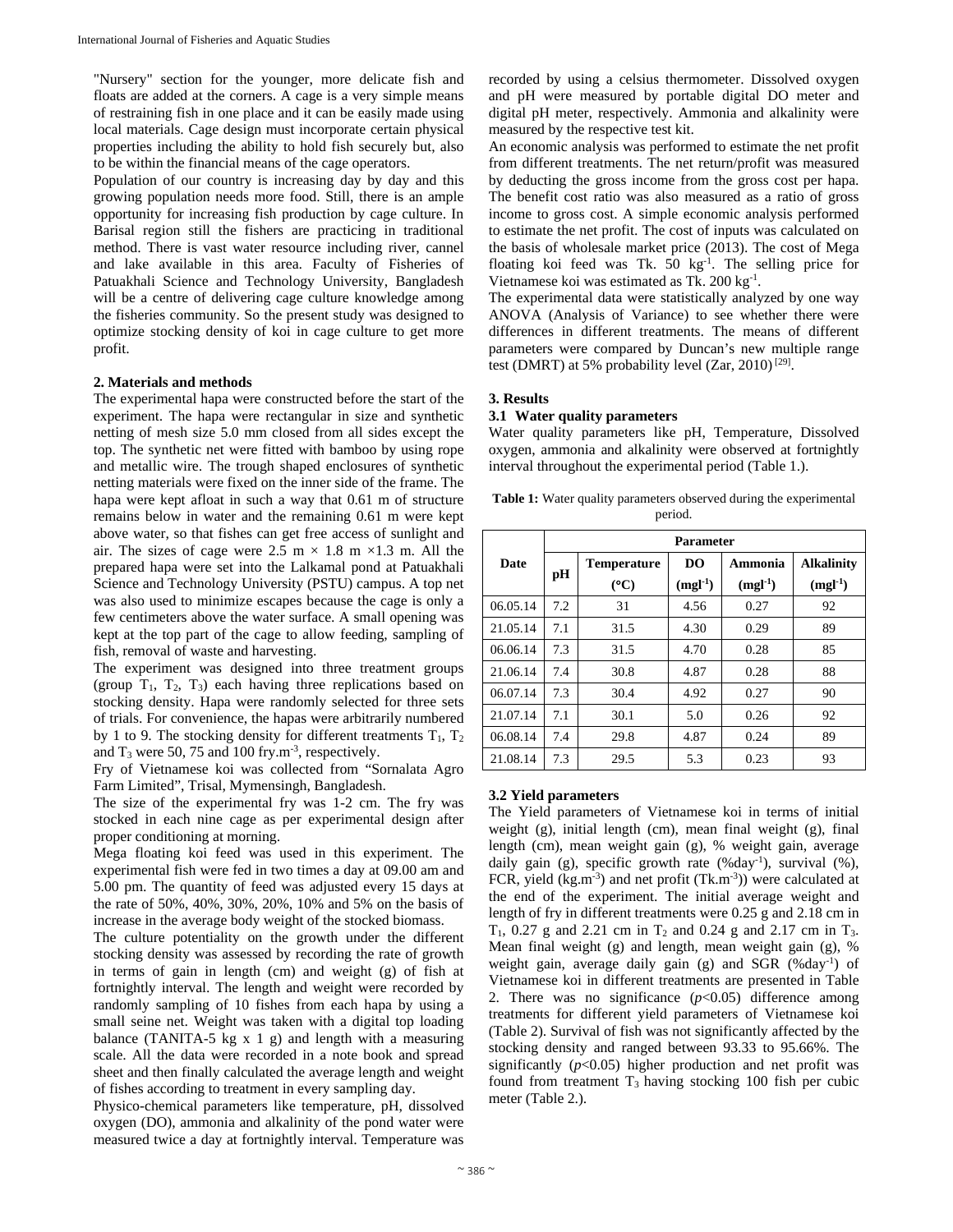| <b>Table 2:</b> Yield parameters (Mean $\pm$ SE) of Vietnamese koi among |
|--------------------------------------------------------------------------|
| different treatments                                                     |

| Yield<br>parameters          | ${\bf T}_1$                    | $\mathbf{T}_2$                 | $\mathbf{T}_3$                 |
|------------------------------|--------------------------------|--------------------------------|--------------------------------|
| Mean initial<br>weight $(g)$ | $0.25^{\text{a}} \pm 0.03$     | $0.27^{\text{a}} \pm 0.04$     | $0.244 \pm 0.03$               |
| Initial length<br>(cm)       | $2.18^{\degree}\pm 0.08$       | $2.21^{\degree}\pm 0.10$       | $2.17^{\degree}\pm 0.06$       |
| Mean final<br>weight $(g)$   | $145.26^{\text{a}} \pm 12.26$  | $143.98^{\text{a}} \pm 12.65$  | $142.71^{\text{a}} \pm 15.80$  |
| Final length<br>(cm)         | $20.35 \pm 0.337$              | $19.81 \pm 0.30$               | $19.06^{\text{a}} \pm 0.29$    |
| Mean weight<br>gain(g)       | $145.01^{\text{ a}} \pm 12.23$ | $143.71^{\text{ a}} \pm 12.22$ | $142.47^{\text{ a}} \pm 12.23$ |
| % Weight gain                | 58004 <sup>a</sup>             | 53325 <sup>a</sup>             | 59363 <sup>a</sup>             |
| Average daily<br>gain(g)     | 12.084 <sup>a</sup>            | $11.975$ <sup>a</sup>          | 11.872 <sup>a</sup>            |
| $SGR$ (%day <sup>-1</sup> )  | 5.30 <sup>a</sup>              | 5.23 <sup>a</sup>              | 5.32 <sup>a</sup>              |
| <b>FCR</b>                   | 1.93 <sup>a</sup>              | 1.96 <sup>a</sup>              | 1.97 <sup>a</sup>              |
| Survival (%)                 | $95.66^{\text{ a}} \pm 4.37$   | $93.80^{\text{ a}}$ ± 5.85     | $93.33^{\circ}$ ± 2.33         |
| Yield $(kg.m^{-3})$          | 6.94 <sup>b</sup>              | $10.12$ ab                     | 13.32 <sup>a</sup>             |
| Net profit<br>$(Tk.m^{-3})$  | $532.65^{\mathrm{b}}$          | 793.96 <sup>ab</sup>           | 1052.02 <sup>a</sup>           |

Figure in the same raw with different superscript are significantly different  $(p<0.05)$ 

## **4. Discussion**

## **4.1 Water quality parameters**

The water temperature observed during the study period was 29.5 to 31.5  $\degree$ C i.e. within the suitable range. Similar findings were reported by Alam *et al*. (1997) [3], Haque *et al*. (2004) [10], Asaduzzaman (2005) [5], Rahman (2005) [24] and Kunda *et al*. (2008a)  $^{[17]}$ . Mollah and Haque (1987)  $^{[19]}$  reported water temperature ranged from 26.00 to 32.44  $^{\circ}$ C in the pond of BAU campus, Mymensingh.

The dissolved oxygen content in the present experiment ranged from  $4.30$  to  $5.30$  mgl<sup>-1</sup>. The dissolved oxygen in the present study was similar to the findings of Kohinoor (2000) [15], Ahmed (2004) <sup>[1]</sup>, Ali (2004) <sup>[4]</sup>, Fatema (2004) <sup>[9]</sup> and Asaduzzaman (2005) [5], Hossain *et al*. (2000) [13], Paul (1998) [22] and Kohinoor *et al*. (1998) [16]. Hoq *et al*. (1996) [12] recorded DO ranging from 4.0 to 5.9 mgl<sup>-1</sup> in five prawn farmers ponds, which were suitable for fish culture.

The pH value recorded from the pond varied from 7.1 to 7.3 which was more or less similar to the findings of Akiyama *et al.* (1982) [2], Wahab *et al*. (1995) [28], Ahmed (2004) [1], Azim *et al*. (1995) [7], Ali (2004) [4], Fatema (2004) [9], Paul (1998) [22], Asaduzzaman (2005) [5] and Asaduzzaman *et al*. (2006) [6]. These values were also within the suitable range for fish culture.

The ammonia content in the present experiment ranged from 0.23 to 0.29 mgl-1. Wahab *et al*. (1995) [28], Kohinoor *et al*. (1998) <sup>[16]</sup> recorded NH<sub>3</sub>-N from 0.07 mgl<sup>-1</sup> to 0.23 mgl<sup>-1</sup> and  $0.05$  mgl<sup>-1</sup> to  $0.25$  mgl<sup>-1</sup>, respectively in ponds in the BAU campus, Mymensingh, which are similar to the present study. Therefore the concentrations of ammonia-nitrogen in the present study were more or less within acceptable limits.

The alkalinity observed during the study period was 85 to 93 mgl-1. Rahman and Rahman (1999) [23], Rahman *et al*. (1999) [25], Rahman and Haque (1998) [26], Uddin *et al*. (2007) [27], Chowdhary *et al.* (2008) [8], Kabir *et al*. (2009) [14] and Mazid (2009) [18] found more or less similar results.

## **4.2 Yield parameters**

The initial average weight and length of fry in different treatments were  $0.25$  g and  $2.18$  cm in T<sub>1</sub>,  $0.27$  g and  $2.21$  cm in  $T_2$  and 0.24 g and 2.17 cm in  $T_3$ . There was no significance (*p*<0.05) difference among treatments for different yield parameters of mean final weight (g) and length, mean weight gain (g), % weight gain, average daily gain (g) and SGR (%day-1) of Vietnamese koi.

The value of mean final weight and length among different treatments ranged from 142.71 to 145.26 g and 19.06 to 20.35 cm, respectively. There is no available literature on Vietnamese koi. Noor (2005) [20] reported that Thai koi (*A. testudineus*) obtained length 14.66 cm and weight 57.22 g for 50 days experimental period with supplemental feeding. From the present study it was observed that the growth of Thai koi (*A. testudineus*) in hapa was lower than the present study. In present study the culture period was 120 days with complete artificial feeding.

The specific growth rate  $(\%day^{-1})$  in the present study was found between 5.23 and 5.32% day<sup>-1</sup>. Otubusin and Ifili (2000) [21] announced that in hapa system, SGR of *Clarias gariepinus* was  $5.72\%$  day<sup>-1</sup> in 42 days experimental period when fish was fed frozen maggot. This result was more or less similar with the present study. Hasan *et al*. (2010) [11] found SGR of Thai koi was  $3.69$  to  $3.82$  %day<sup>-1</sup> during 90 days rearing period in hapa. So it was found that the growth performance of Vietnamese koi is better than Thai koi.

The food conversion ratio in different treatments ranged from 1.93-1.97. Hasan *et al*. (2010) [11] found FCR value of Thai koi was 3.11 to 3.99 during 90 days rearing period in hapa.

The survival rate of Vietnamese koi under different treatments ranged from 93.33 to 95.66%. Hasan *et al*. (2010) [11] obtained survival rate 73 to 83% of Thai koi during 90 days rearing period in hapa. Noor  $(2005)$  <sup>[20]</sup> found that survivable rate of Thai koi (*A. testudineus*) was 81.67% during 50 days experimental period with a handmade feed. So from the present experiment, it was found that the survival rate of Vietnamese koi is greater than Thai koi.

The highest fish production (kgm<sup>-3</sup>) was found in  $T_3$  (13.32) kg), followed by  $T_2$  (10.12 kg) and  $T_1$  (6.94 kg). A simple economic analysis of the Vietnamese koi cage culture showed that  $T_3$  generated the maximum net profit Tk. 1052.02 m<sup>-3</sup> in four month followed by  $T_2$  (Tk. 793.96) and  $T_1$  (Tk. 532.65).

From the above discussion, it can be said that growth performance of Vietnamese koi was not affected by stocking density. But highest stocking density  $(100 \text{ m}^3)$  of Vietnamese koi is preferable in case of production and economics. So from the results of present study it may be a recommended species for culture because of higher production of Vietnamese koi than Thai koi. Though Vietnamese koi is new to Bangladeshi farmers, so if farmers culture Vietnamese koi in case then it will be more profitable. For better understanding more research is needed.

## **5. References**

- 1. Ahmed ZF. Electivity index and dietary overlap of *Catla catla* (Hamilton) in fertilized ponds of Bangladesh. M.S. dissertation, Department of Fisheries Biology and Limnology, Bangladesh Agricultural University, Mymensingh, 2004, 163.
- 2. Akiyama D, Brook J, Haley S. Idiopathic muscle necrosis in the cultured freshwater prawn *Macrobrachium rosenbergii*. Veterinary Medicine/Small Animal Clinician, July 1982, 1119.
- 3. Alam MJ, Hoq ME, Jahan DA, Mazid MA. Nursery rearing of *Macrobrachium rosenbergii* (de Man) using hapa-nets: effects of stocking density, Bangladesh Journal of Fisheries research 1997; 1(1): 09-16.
- 4. Ali ML. Effect of temperature on rearing period and